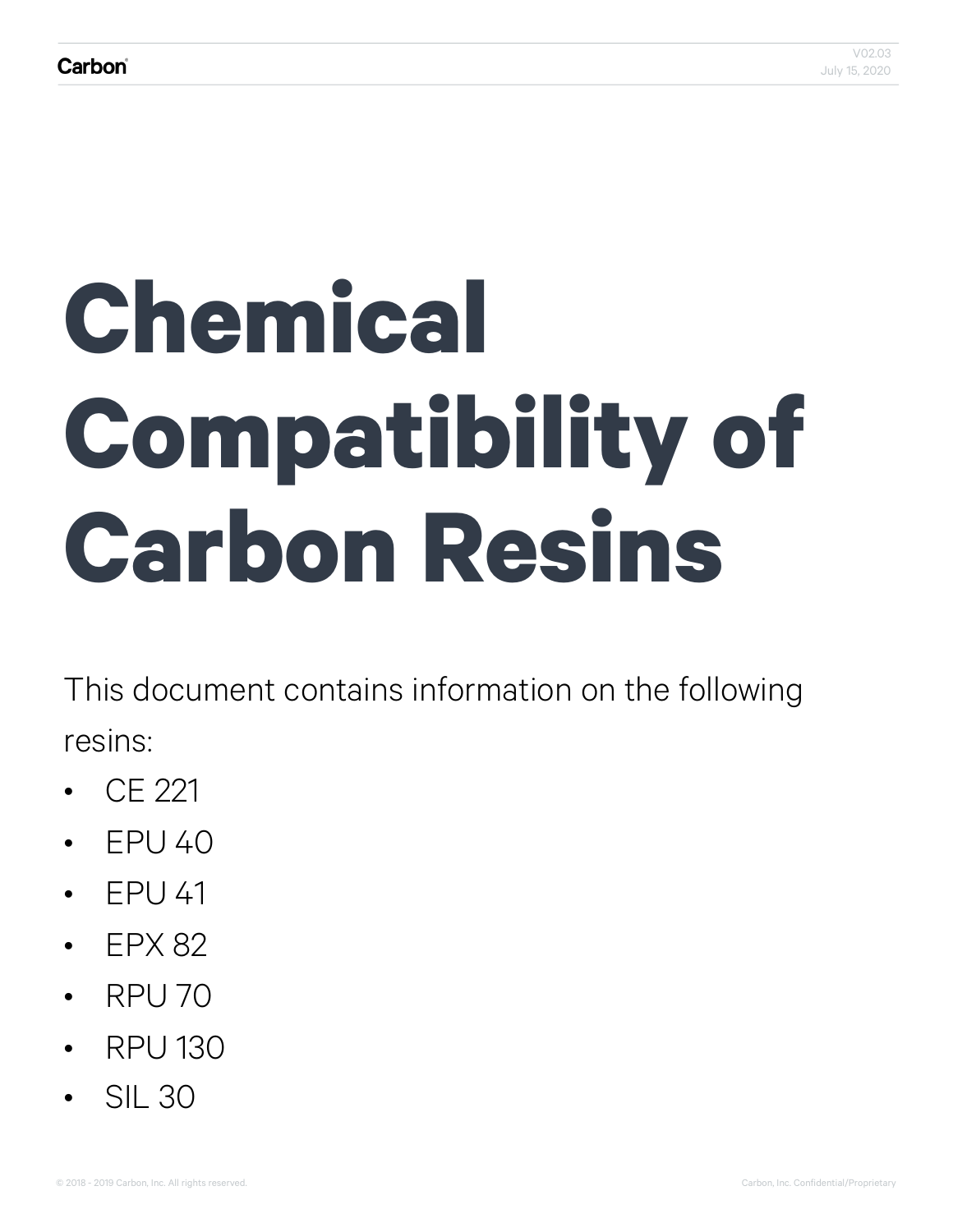## **Chemical Compatibility**

#### **Introduction**

Currently, Carbon has one "standard" chemical compatibility test for our materials. We evaluate our materials per ASTM D4060 on the basis of percent weight gain of a fully submerged standard sample after 1 week.

#### **What this tells you**

Carbon defines chemical resistance level based on the below chart. This data tells you exactly how much weight the sample gained after being fully submerged in the solution at room temperature and normal atmospheric pressure. It is assumed that weight gain over 5% starts to indicate material degradation and incompatibility.

This test is aggressive in the sense that it requires a full and continuous submersion. It is important to take into consideration the functional application of a product in service when considering this data.

#### **What this doesn't tell you**

Unless otherwise noted, this weight gain does not necessarily specify *how* the material degrades if at all. While high weight gain does commonly accompany dimensional changes, the change doesn't reflect in what manner and there is no establish relationship. In addition, the weight gain also does not note color change or effect on material properties, such as tensile performance, impact strength, and so on, and so forth. Color change is not reported in the official release–ask the materials team if this information is available for the material and solvent.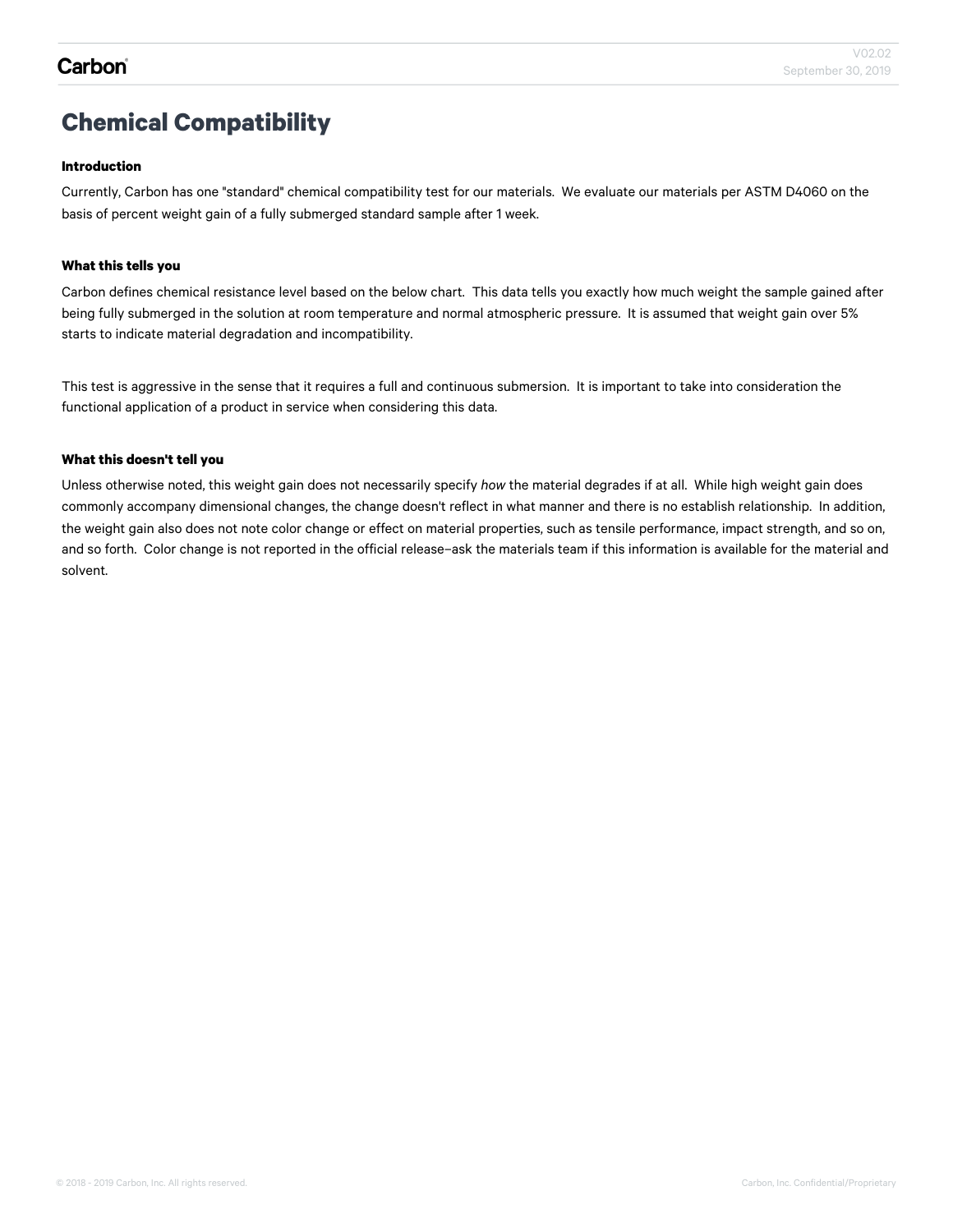## **Chemical Compatibility**

### **Chemical Compatibility Chart**

| <b>CLASS</b>                       | <b>CHEMICAL</b>                                   | <b>CE 221</b> | <b>EPU 40</b>  | <b>EPU 41</b>  | <b>EPX 82</b>  |                | <b>RPU 70 RPU 130</b>    | <b>SIL 30</b>  |
|------------------------------------|---------------------------------------------------|---------------|----------------|----------------|----------------|----------------|--------------------------|----------------|
|                                    | Bleach (NaClO, 5%)                                | E.            | E              | E.             | E              | E              | ÷                        | Е              |
|                                    | Sanitizer (NH4Cl, 10%)                            |               | Е              | E              | E.             | E.             |                          | G              |
|                                    | <b>Distilled Water</b>                            |               | Е              | E.             | E.             | E.             | $\overline{\phantom{a}}$ | G              |
| <b>Household</b>                   | Sunscreen (Banana Boat, SPF 50)                   |               | G              | P              | E.             | E              | $\overline{G}$           | G              |
| <b>Chemicals</b>                   | Detergent (Tide, Original)                        |               | Е              | $\overline{G}$ | E.             | E.             |                          | G              |
|                                    | <b>Windex Powerized Formula</b>                   |               | $\overline{G}$ | $\overline{G}$ | E.             | E.             | -                        | $\overline{G}$ |
|                                    | Hydrogen Peroxide (H2O2, 30%)                     | E.            | F              | F              | E.             | E.             |                          | F              |
|                                    | Ethanol (EtOH, 95%)                               | E.            | P              | P              | $\overline{G}$ | F              | $\overline{\phantom{a}}$ | P              |
|                                    | Engine Oil (Havoline SAE 5W-30)                   | E.            | E.             | E.             | E              | E.             | E.                       | Ε              |
|                                    | Brake Fluid (Castrol DOT-4)                       | E.            | F              | F              | E.             | E.             | $\overline{\phantom{a}}$ | P              |
|                                    | Airplane Deicing Fluid (Type I Ethylene Glycol)   | E.            | Е              | ۳              |                | E.             | ÷                        | Ε              |
|                                    | Airplane Deicing Fluid (Type I Propylene Glycol)  |               | E              |                |                | E.             | $\overline{\phantom{a}}$ | $\overline{G}$ |
|                                    | Airplane Deicing Fluid (Type IV Ethylene Glycol)  |               | Е              |                |                | Ε              |                          | Ε              |
| <b>Industrial</b><br><b>Fluids</b> | Airplane Deicing Fluid (Type IV Propylene Glycol) | E.            | Ε              | ۰              |                | E.             | ٠                        | $\overline{G}$ |
|                                    | Transmission Fluid (Havoline Synthetic ATF)       | E             | E              | $\overline{G}$ | E.             | E.             | E.                       | Ε              |
|                                    | Engine Coolant (Havoline XLC, 50%/50% premixed)   | E.            | Е              | E              | E              | Ε              |                          | Ε              |
|                                    | Diesel (Chevron #2)                               | E.            | P              | P              | E.             | E.             | E.                       | F              |
|                                    | Gasoline (Chevron #91)                            | E.            | P              | ۰              |                | P              |                          | P              |
|                                    | Skydrol 500B-4                                    | E.            | P              | P              | E              | $\overline{G}$ | $\overline{\phantom{a}}$ | P              |
| <b>Strong</b>                      | Sulfuric Acid (H2SO4, 30%)                        | E.            | P              | F              | E              | E              |                          | P              |
| <b>Acid/Alcohol/Base</b>           | Sodium Hydroxide (NaOH, 10%)                      | E             | Е              | E              | Е              | E              |                          | Ε              |

*Note: Due to variability in part geometry and level of exposure in actual use, it is required that adequate validation is done for production applications.*

| <b>KEY</b> | <b>RATING</b> | <b>GAIN*</b>   | <b>DESCRIPTION</b>                                                                |
|------------|---------------|----------------|-----------------------------------------------------------------------------------|
|            | Excellent     | < 5% gain      | The solvent is unlikely to degrade the material during prolonged exposure         |
| G          | Good          | 5% - 15% gain  | The solvent is unlikely to degrade the material during short-term exposure        |
| F          | Fair          | 15% - 30% gain | The solvent will likely degrade the material during short-term exposure           |
| Þ          | Poor          | > 30% gain     | The solvent will likely attack and aggressively degrade the material when exposed |

*\*Percentages are percent weight lost after a 1 week submersion per ASTM D543. This is only a value of weight lost and not representative of changes in dimension or mechanical properties.*